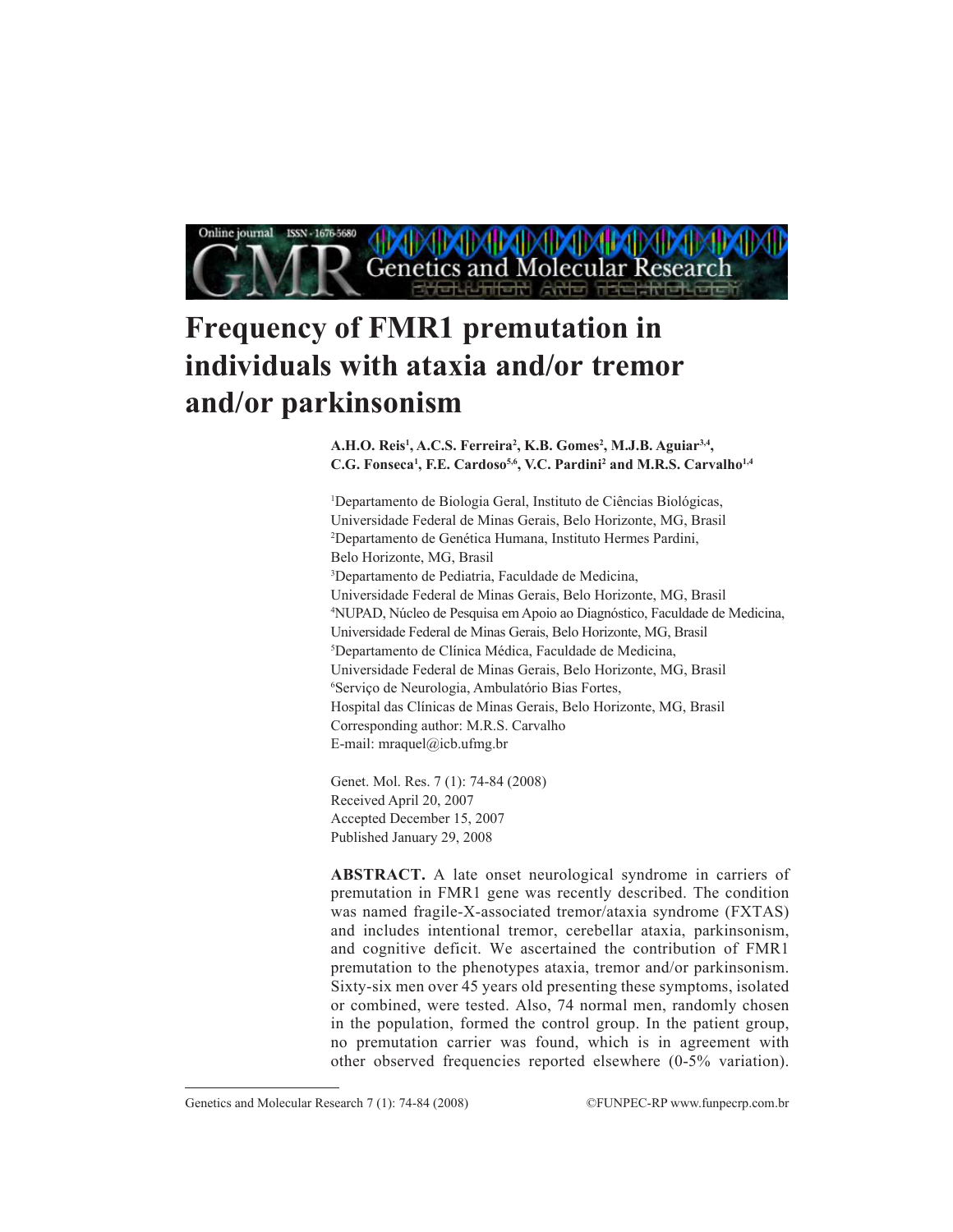No significant differences were found when comparing gray zone allele frequencies among target and control groups. The FXTAS contribution in patients with phenotypic manifestations of FXTAS was 15/748 (2%). The presence of gray zone alleles is not correlated with FXTAS occurrence.

**key words:** FMR1; FXTAS; Ataxia; Parkinsonism; Premutation; Tremor

# **Introduction**

Fragile X mental retardation 1 (FMR1) or fragile X syndrome (OMIM # 300604) is a dominant X-linked genetic disorder, with incomplete penetrance (30% in women and 80% in men). Fragile x syndrome frequency varies from 1:4000 to 1:6000 men in Caucasian populations (Martin et al., 1980; Richards et al., 1981; Flannery et al., 1995; Turner et al., 1996; de Vries et al., 1997, 1999; Capelli et al., 2005; Van Esch, 2006).

The phenotype is produced by the expansion of a CGG repeat in the 5'-untranslated region of FMR1 gene. Normal individuals have alleles with 5-40 copies of the CGG motif and premutation carriers have 59-200 copies. Repeats larger than 200 copies of CGG motif induce gene inactivation leading to the typical clinical picture. Alleles with 41-60 CGG repeats are classified as gray zone alleles, since it does not characterize a normal individual and also does not constitute a premutation. The prognostic importance of gray zone alleles has been disputed. There is also some discussion in the literature concerning where to set the boundaries between normal size and gray zone and between gray zone and premutation size. Usually, FMR1 phenotype is produced by the expansion of CGG repeats, while loss of FMR1 function due to point mutations has seldom been reported (Jin and Warren, 2003; Leehey et al., 2003; Oostra and Willemsen, 2003; Mandel and Biancalana, 2004; Capelli et al., 2005).

Recently, FMR1 premutation was associated with a clinical picture formed by intentional tremor and cerebellar ataxia, parkinsonism and cognitive deficit. This new condition was called fragile-X-associated tremor/ataxia syndrome (FXTAS; OMIM # 300623). Other symptoms such as memory loss, executive function deficits, dementia (only in affected men) and autonomic dysfunction (impotence, urinary and bowel incontinence) have also been described (Hagerman and Hagerman, 2001; Hagerman et al., 2001; Brunberg et al., 2002; Jacquemont et al., 2003; Rogers et al., 2003; Tan et al., 2004; Baba and Uitti, 2005; Greco et al., 2002, 2006). It has been suggested that some patients with Parkinson disease or multiple system atrophy could also be FXTAS carriers (Tan et al., 2004; Hall et al., 2005; Kamm and Gasser, 2005).

Postmortem brain examination of FXTAS patients has revealed eosinophilic intranuclear inclusions in neurons and astrocytes and brain atrophy with Purkinje cell loss. Such inclusions have not been observed in patients with complete FMR1 mutation (Brunberg et al., 2002; Greco et al., 2002, 2006). *Drosophila* and mouse animal models for FMR1 premutation exhibit not only nuclear inclusions, but also cytoplasmic ones, suggesting that different pathological mechanisms can be involved in these organisms (Jin et al., 2003; Willemsen et al., 2003).

Genetics and Molecular Research 7 (1): 74-84 (2008) www.funpecrp.com.br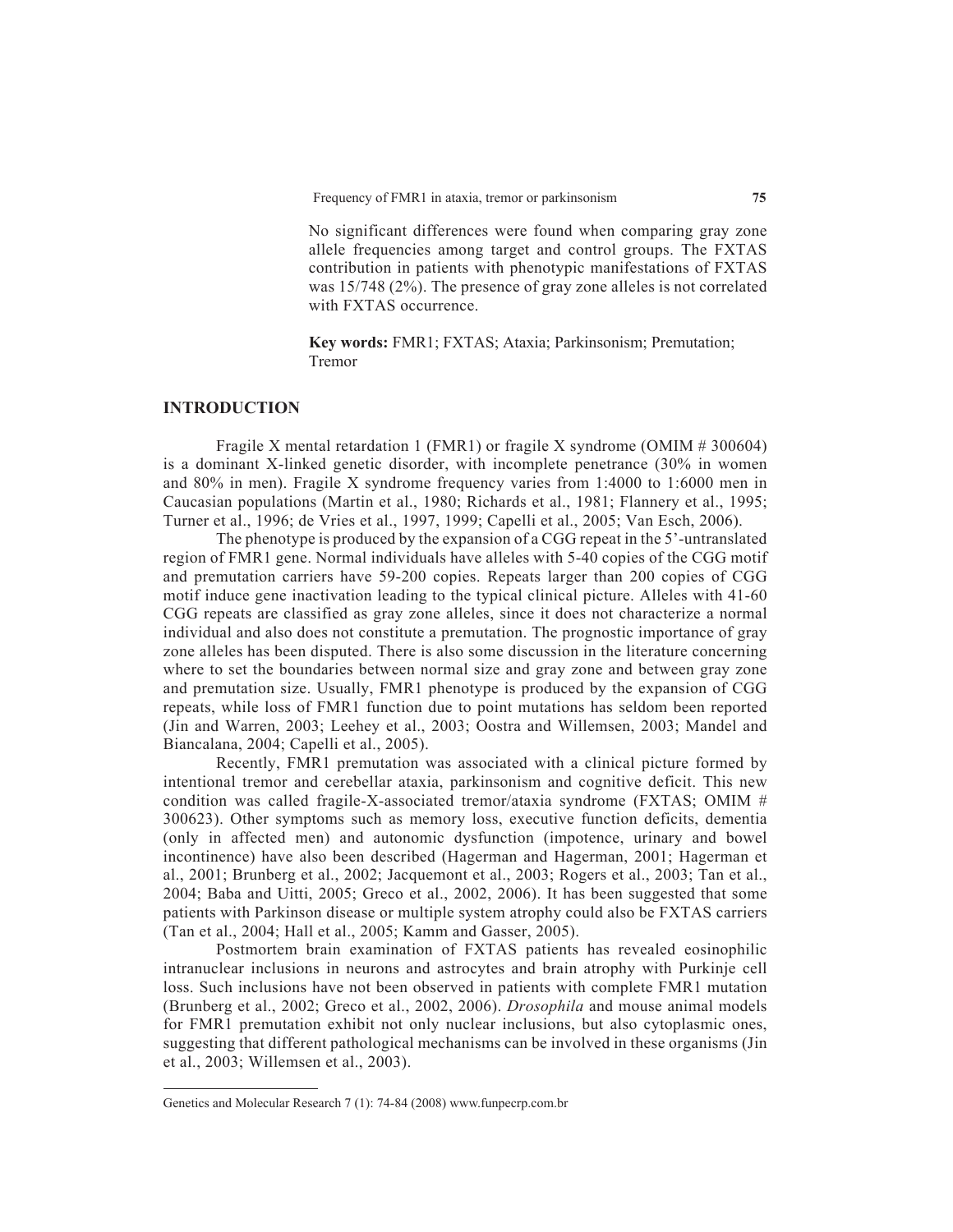FMR1 premutation frequencies have been estimated in Caucasian populations to be 1:259 for women and 1:813 for men (Rousseau et al., 1995; Dombrowski et al., 2002). For men over 50 years, FXTAS frequency has been estimated to 1:3000 (Jacquemont et al., 2004; Hagerman and Hagerman, 2004a).

Most studies have focused on FXTAS frequency among FMR1 carriers, and most patients have been ascertained due to their relationship to patients with fragile X syndrome. The contribution of FMR1 premutation to the phenotype ataxia-tremor-parkinsonism has been only seldom addressed. Discordant results on the contribution of FMR1 premutation to these phenotypes have been published and could be attributed to the relatively broad range of phenotypes included in FXTAS as well as to ascertainment bias (Macpherson et al., 2003; Tan et al., 2004; Van Esch et al., 2004; Zühlke et al., 2004; Brussino et al., 2005; Seixas et al., 2005). Correct diagnosis would contribute to genetic counseling of these families (Tan et al., 2004; Hall et al., 2005; Kamm and Gasser, 2005). Therefore, we estimated the frequency of FMR1 premutation in patients with ataxia and/or tremor and/or parkinsonism ascertained by a neurological clinic that does not take care of fragile X families.

## **Material and methods**

Sixty-six men over 45 years old with ataxia, tremor and/or parkinsonism were tested. Besides, 74 normal men, randomly chosen in the population, formed the control group. The whole study and methods were approved by the Ethics in Research Committee of Universidade Federal de Minas Gerais. All the individuals were sampled in collaboration with Hermes Pardini Institute and Hospital das Clínicas of Universidade Federal de Minas Gerais.

Genomic DNA was extracted from blood samples with Puregene Kit (Gentra, USA) and from buccal swabs with a protocol reported in the literature (Sambrook and Russell, 2001). Polymerase chain reaction (PCR) amplifications of the FMR1 5'-untranslated region were performed with a previously described primer set (Fu et al., 1991). Each 15-µL (total volume) reaction contained 50 mM KCl, 20 mM Tris-HCl, pH 8.4, 1.5 mM  $MgCl<sub>2</sub>$ , 200 µM of each dNTP (Buffer II - Accuprime System, Invitrogen, USA), 150 µM 7-deaza-dGTP (Amersham Pharmacia Biotech, USA), 10% dimethylsulfoxide, 10 pM of each fluorescent labeled primer, 1 U Taq DNA polymerase (Accuprime System, Invitrogen, USA), and 100 ng genomic DNA. PCR amplifications entailed an 8-min initial denaturation step at 95°C, followed by 40 cycles of 30 s denaturation at 95°C, 50 s annealing at 66°C and 1 min extension at 72°C, and finally an 8-min last extension step at 72°C.

PCR products were separated on 4% denaturing polyacrylamide electrophoresis gels. Allele visualization was performed in an FmbioII fluorescent reader (Hitachi Denshi, Japan) or by silver staining (Sambrook and Russell, 2001). Allele size and number of CGG repeats were estimated by comparison with DNA ladders (Power Plex, Promega, USA) carried out with the AlphaDigiDoc 1200&1201 software (Alpha Innotech, UK). Allele frequencies observed in the patients and the control group were compared by the Fisher exact test.

## **Results**

Results of PCR amplification of the 5'-untranslated region of FMR1 gene are shown

Genetics and Molecular Research 7 (1): 74-84 (2008) www.funpecrp.com.br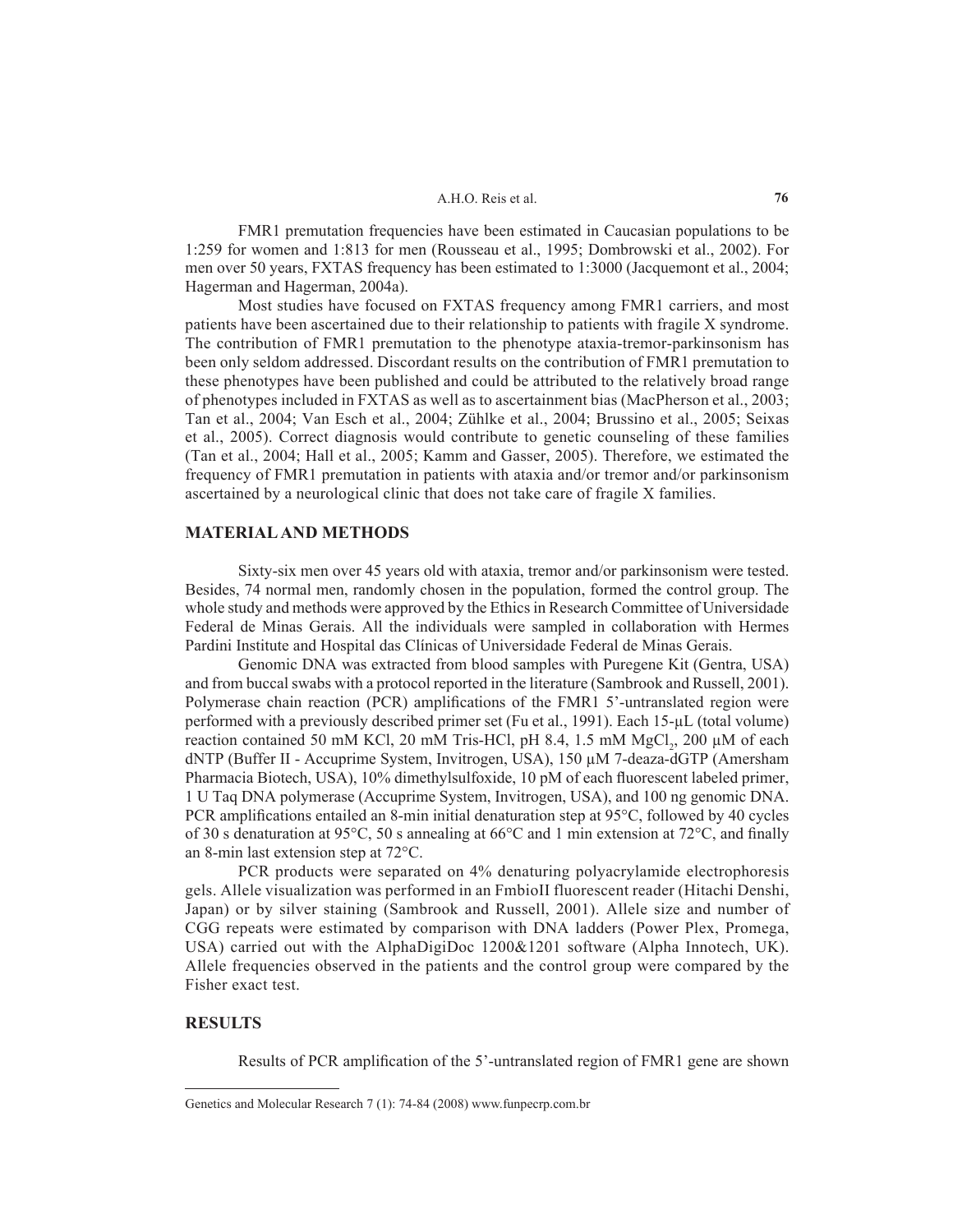in Figure 1. Sharp bands were obtained for all individuals included in the analysis. Better PCR yields were obtained for alleles in the normal range than for premutation ones.



**Figure 1.** Silver-stained polyacrylamide gel showing the amplification of segment containing the CGG repeats of FMR1 gene. The arrow in *lane 13* points to the premutation size allele. *Lanes 3*, *4*, *5*, *6*, *7*, *9*, *11* and *12*: normal size alleles. *Lane 10*: PCR negative control. *Lanes 2*, *8* and *15*: 50-bp DNA Ladder (Amersham Pharmacia Biotech, USA). *Lanes 1* and *14*: F13A/FES Ladder (Power Plex, Promega, USA).

Distribution of allele frequencies in both patient and control groups is shown in Figure 2. The most frequent alleles were those ranging from 28 to 30 CGG repeats, which is in good agreement with previous descriptions in the literature (Capelli et al., 2005; Willemsen et al., 2005; Van Esch, 2006). Gray zone alleles were detected among patients as well as in the control group with frequencies of 3.03 and 2.70%, respectively ( $P = 0.38$ , Fisher exact test). Gray zone allele frequencies in these two groups were also similar to those previously reported (Haddad et al., 1999; Garcia Arocena et al., 2004; Toft et al., 2005). No premutation alleles

Genetics and Molecular Research 7 (1): 74-84 (2008) www.funpecrp.com.br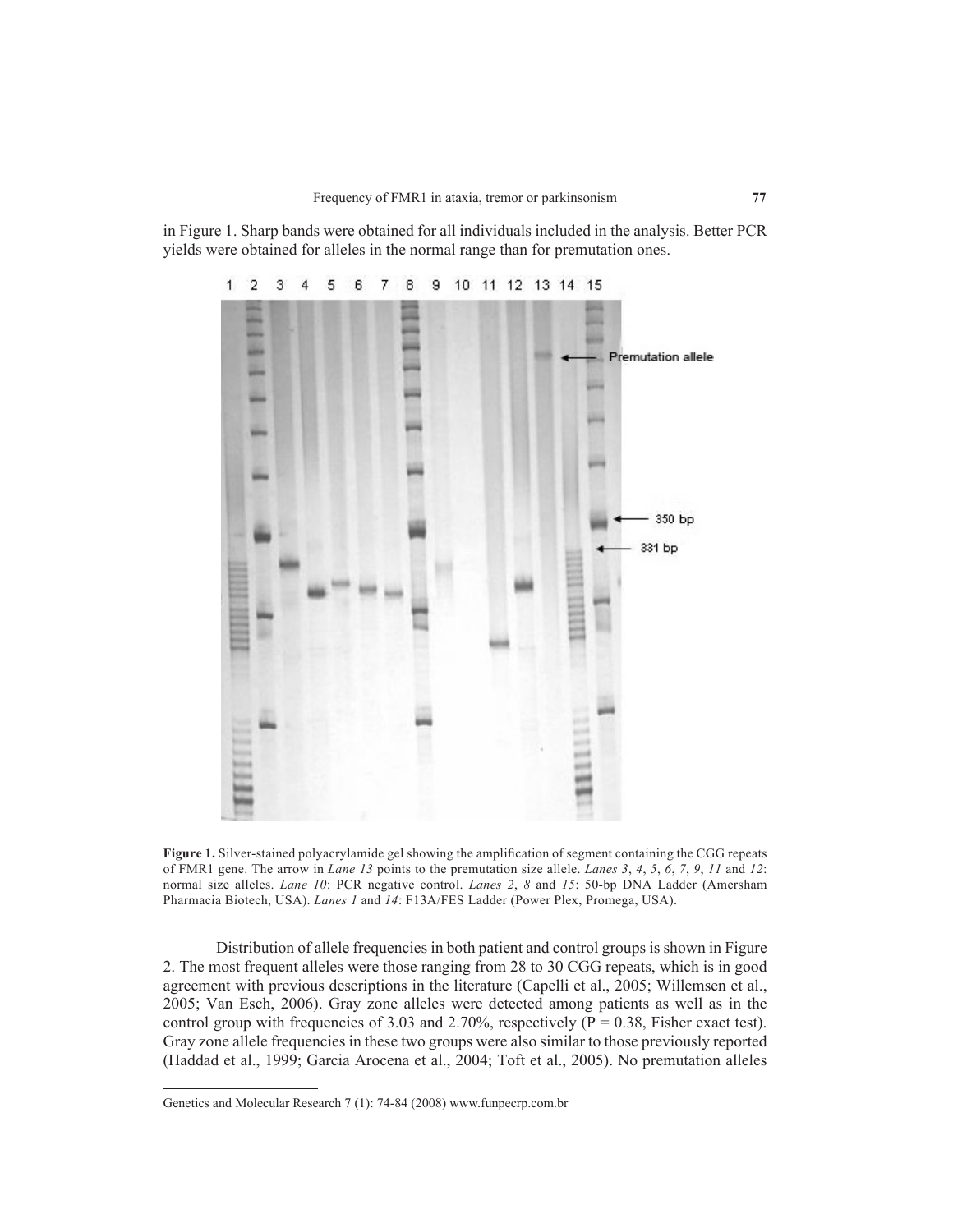were found among ataxia, tremor and/or parkinsonism individuals and one premutation allele was found in the control group ( $P = 0.53$ , Fisher exact test).



Figure 2. Distribution (in percent) of allele frequencies in patient and control groups. The allele is labeled according to numbers of CGG.

# **Discussion**

The symptoms resulting from FMR1 premutation were first observed in normal transmitter males screened in genetic counseling clinics due to their relationship with fragile X syndrome patients.

In a first effort for ascertaining the contribution of FMR1 premutation to ataxiatremor-parkinsonism phenotype, 59 individuals with neurodegenerative disorders were investigated (Macpherson et al., 2003). Three patients (5%) showed abnormal numbers of CGG repeats (two in gray zone and one with a premutation). Since then, several studies reporting a smaller contribution of FMR1 premutations to neurodegenerative phenotypes were published, where FMR1 premutation frequencies ranged from 0-5%. These data are shown in Table 1 (Garcia Arocena et al., 2004; Van Esch et al., 2004; Tan et al., 2004; Zühlke et al., 2004; Biancalana et al., 2005; Brussino et al., 2005; Seixas et al., 2005; Toft et al., 2005). Some issues in these reports deserve a closer scrutiny.

Most of these samples as well as ours include only males, since PCR detection of premutation in females is not accurate. Sample size and patient inclusion criteria diverged considerably among the studies reported. Sample size ranged from 59 to 243 males over 50 years old. The more stringent the clinical criteria, the smaller the sample was, so that composed phenotypes were ascertained only in those reports with the smaller samples.

Genetics and Molecular Research 7 (1): 74-84 (2008) www.funpecrp.com.br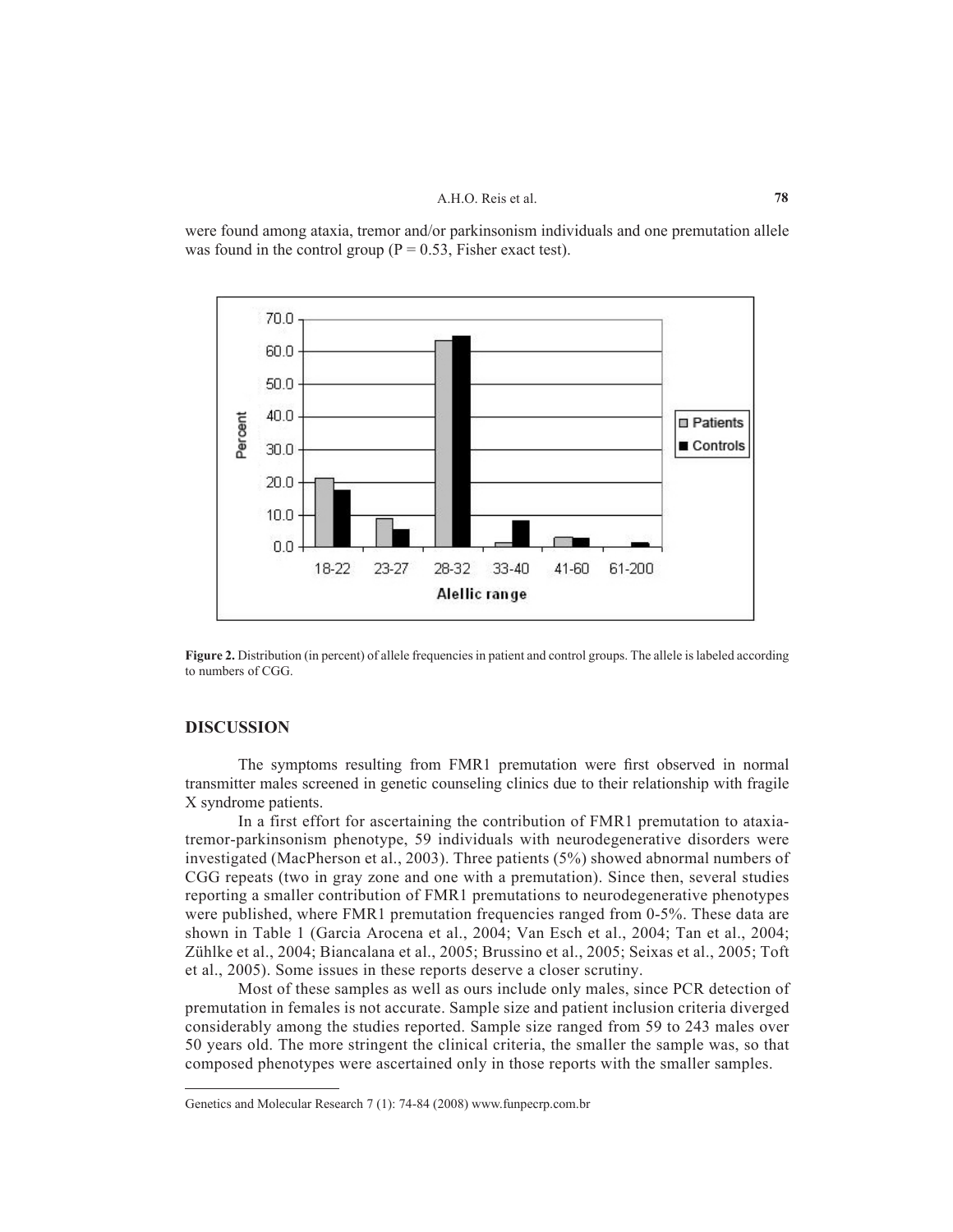| different populations.      |                             |                         | Table 1. Frequency of premutation in FMR1 gene in individuals with ataxia and/or tremor and/or parkinsonism phenotypes and normal individuals in                                                                                                                                            |                                                              |                                                 |                                               |
|-----------------------------|-----------------------------|-------------------------|---------------------------------------------------------------------------------------------------------------------------------------------------------------------------------------------------------------------------------------------------------------------------------------------|--------------------------------------------------------------|-------------------------------------------------|-----------------------------------------------|
| References                  | Origin                      | Individual<br>number    | Sample features                                                                                                                                                                                                                                                                             | gray zone alleles<br>Frequency of                            | premutation alleles<br>Frequency of<br>observed | Number of premutation<br>individuals observed |
| MacPherson<br>et al., 2003  | kingdom<br>United           | 59 men                  | Phenotype: ataxia. Negatives<br>for SCA 1, 2, 3, 6, and 7                                                                                                                                                                                                                                   | Not reported                                                 | 5%                                              | 3 individuals                                 |
|                             |                             | controls<br>4493        | Boys with special educational<br>needs and normal men                                                                                                                                                                                                                                       | Not reported                                                 | Not reported                                    | Not reported                                  |
| Tan et al.,<br>2004         | Asia                        | 76 women<br>91 men,     | 4: SCA with signs of cerebellar dysfunction.<br>All negatives for SCA 1, 2, 3, 6, 7, 8,<br>dysfunction, parkinsonism; group<br>Group 1: essential tremor; group<br>2: probable MSA; group 3: poor<br>levodopa response, cognitive<br>10, 19, DRPLA, and FRDA                                | $0\%$                                                        | Zero                                            | Zero                                          |
|                             |                             | 200 controls            | Normal women and men                                                                                                                                                                                                                                                                        | $2(1\%)$                                                     | Zero                                            | Zero                                          |
| et al., 2004<br>Van Esch    | Belgium                     | $122$ men               | Phenotype: ataxia. Individuals over<br>50 years old. Negatives for<br>SCA 1, 2, 3, 6, and 7                                                                                                                                                                                                 | $1.64%$ (2 individuals<br>with 45 and 50 CGG<br>repetitions) | 4.1%                                            | 5 individuals                                 |
| et al., 2004<br>Zühlke      | Germany                     | 241 women<br>$269$ men, | 50 years old. Negatives for SCA 1, 2, 3,<br>Phenotype: ataxia. Individuals over<br>6, 7, 12 and 17                                                                                                                                                                                          | with 41-53 CGG<br>4.4% (16 males<br>repetitions)             | $0.19%$ women<br>$0\%$ man and                  | 1 woman                                       |
| Seixas et al.,<br>2005      | USA                         | 140 women<br>93 men,    | or SCA. Age group: 64 men over 50 years old;<br>Negatives for DRPLA, HD, HDL2 and<br>Radiological evidence for FXTAS<br>SCA 1, 2, 3, 6, 8, 12                                                                                                                                               | Not reported                                                 | 1.7%                                            | 1 male over<br>50 years old                   |
| Brussino et al.,<br>2005    | Italy                       | $275$ men               | Gait ataxia variably associated with dysarthria,<br>negatives for SCA 1, 2 and FRDA. Some are<br>limb ataxia and intention tremor. Age group:<br>$20-82$ years (143 men over 50 years old) and<br>negatives too for SCA 3, 6 and 7                                                          | Not reported                                                 | 4.2%                                            | 6 males over<br>50 years old                  |
| Present study               | (Minas<br>Gerais)<br>Brazil | 68 men                  | Phenotypes: ataxia, tremor, parkinsonism, korea,<br>and dystonia generalized. Age group: males<br>over 45 years old                                                                                                                                                                         | 3.03% (2 individuals)                                        | Zero                                            | Zero                                          |
|                             |                             | 74 men                  | Nomal individuals                                                                                                                                                                                                                                                                           | 2.70% (2 individuals)                                        | 1.35%                                           | 1 individual                                  |
| $DRPLA = denatorubral-pall$ |                             |                         | idoluysian atrophy; FRDA = Friedreich ataxia; FXTAS = fragile-X-associated tremor/ataxia syndrome; HD = Huntington disease;<br>HDL2 = high density lipoprotein 2; MSA = multiple system atrophy; SCA = spinocerebellar ataxia. The gray zone limits have several definitions in literature. |                                                              |                                                 |                                               |

Frequency of FMR1 in ataxia, tremor or parkinsonism **79**

Genetics and Molecular Research 7 (1): 74-84 (2008) www.funpecrp.com.br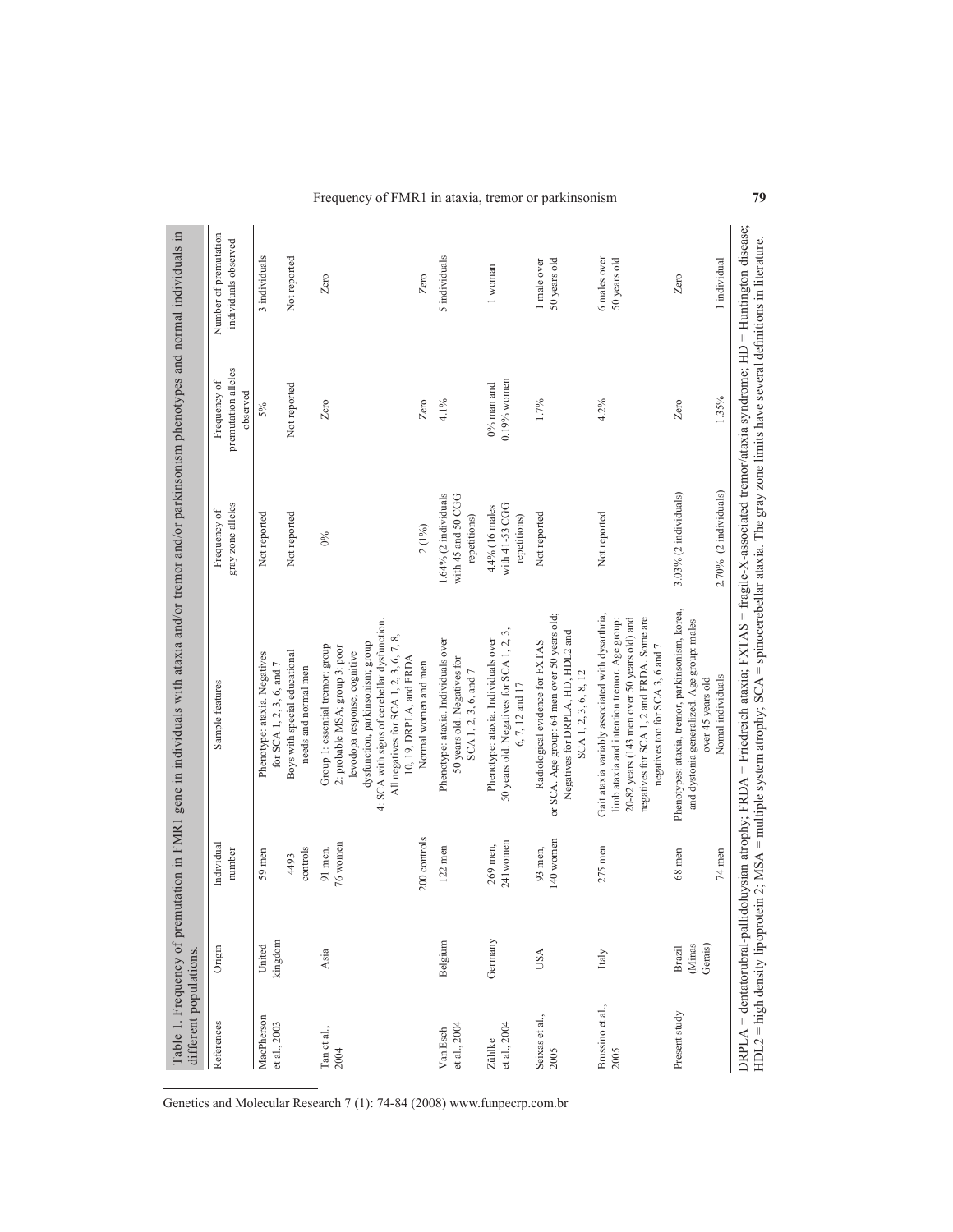Samples also differed in the homogeneity of the phenotype investigated; in some samples the phenotype is described as ataxia only, while in some others, clinical criteria were expanded to include chorea and dystonia. Besides, in some samples with only ataxia, clinical heterogeneity can be inferred, because patients had been previously tested for Huntington's disease and/or dentatorubral-pallidoluysian atrophy.

Samples also differed in the number of diseases for which the patients had been previously tested. When more conditions producing ataxia or movement disturbances are excluded, the probability of ascertaining patients with FMR1 premutation increases. Therefore, differences in previous evaluation of patients may also account for part of the differences in the frequencies of FMR1 premutation observed among the studies. Besides, an additional source of ascertainment bias could be supposed in those studies carried out at fragile X syndrome care centers.

In the present study, criteria for inclusion of individuals in the patient sample were homogeneous for gender (only males) and age (above 45 years). Phenotypes tested were ataxia with or without associated symptoms (13.2% of the patients) and other phenotypes from the FXTAS spectrum without ataxia (86.8% of the patients). Patients had not been routinely screened for other cerebellar ataxia and/or neurodegenerative diseases. No premutation carrier male was identified in the patient sample in our study. These results do not differ from those previously reported by most previous studies (Garcia Arocena et al., 2004; Tan et al., 2004; Toft et al., 2005).

The frequency of FMR1 premutation in the normal males of our study (1/74) was higher than that reported in other studies on FXTAS (see Table 1). It is also higher than the frequency estimated for the Caucasian population (13/10,572; Dombrowski et al., 2002). However, this difference was not statistically significant ( $P = 0.09$ , Fisher exact test) suggesting a casual finding. In the same way, the difference observed in premutation frequencies between patients  $(0/66)$  and controls (1/74) in the present study was not significant (P = 0.53, Fisher exact test).

Frequencies of gray zone alleles among patients from different studies were also similar to those described in controls, whenever this information was available (Table 1). Frequencies of gray zone alleles ranging from 2 to 5% have been already reported in normal individuals (Haddad et al., 1999; Garcia Arocena et al., 2004; Toft et al., 2005). In the present study, frequencies of gray zone alleles in the patient sample and control group are within this interval.

Aiming at establishing the average contribution of the FMR1 premutation for the phenotype ataxia, tremor and parkinsonism, we critically reviewed the literature (Table 1). In total, 748 males aged 50 years or more were tested, among whom the average frequency of premutation carriers was 15/748 (approximately 2.0%). Among 457 females tested, only one FMR1 premutation carrier was identified giving an average contribution of 0.22%. Besides the (lower) frequency, the phenotypic manifestations in women were also milder (Hagerman et al., 2004; Jacquemont et al., 2004; Berry-Kravis et al., 2005).

In addition to the higher frequency of clinical manifestations in males carrying premutation alleles, the phenotype is usually more severe in men. Two hypotheses have been proposed to explain the gender differences in frequency and severity of symptoms in FMR1 premutation carriers: a) presence of one normal FMR1 allele, expressed in those cells that randomly inactivate the premutation allele; b) sex-specific effects, because women under estrogen-based hormonal replacement therapy present milder symptoms of FXTAS (Hagerman et al., 2004; Berry-Kravis et al., 2005).

The FXTAS phenotype described originally was discovered in premutation male carriers in families where the fragile X mental retardation 1 segregates. These patients showed

Genetics and Molecular Research 7 (1): 74-84 (2008) www.funpecrp.com.br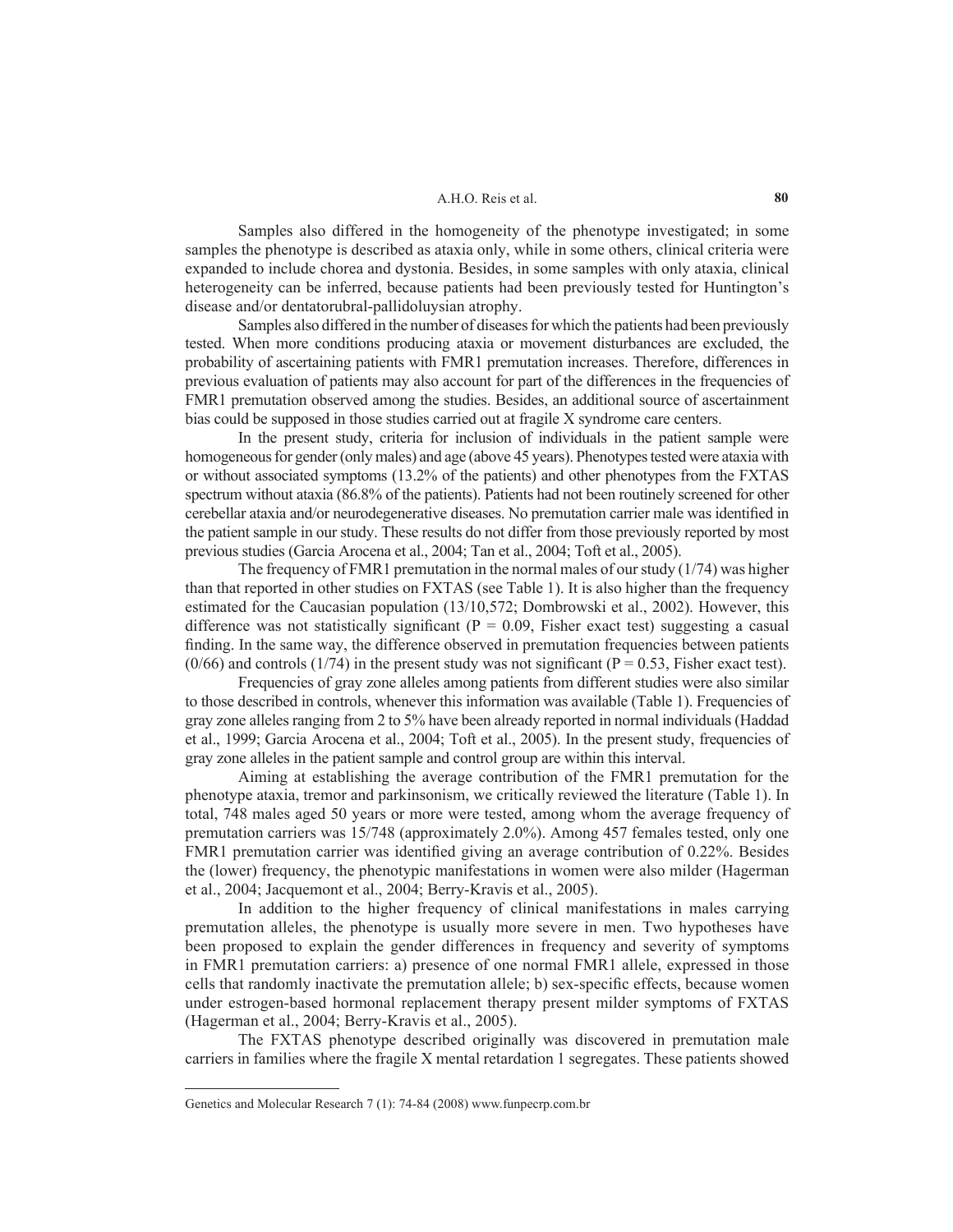specific and diverse clinical manifestations, some with ataxia, tremor and parkinsonism, others with combinations of these symptoms, and still some patients with only one of them (Hagerman and Hagerman, 2001; Hagerman et al., 2001; Greco et al., 2002; Jacquemont et al., 2003). Gradually, the spectrum of clinical manifestations was expanded to include autonomic disturbances, seizures, loss of cognitive abilities, anxiety, dementia, low IQ results, emotional instability, obsessive-compulsive disturbances, deafness, schizotypic personality and/or depression, accented irritability, and episodes of loss of self-control (Baba and Uitti, 2005; Greco et al., 2006; Grigsby et al., 2006, 2007).

Some patients showed diffuse cerebral or cerebellar atrophy, peripheral neuropathy, and sensitivity disturbances (Hagerman and Hagerman, 2004b; Jacquemont et al., 2004; Van Dam et al., 2005; Grigsby et al., 2007). It is noteworthy that some of the symptoms described in FXTAS are not seldom seen by the fifth decade of life and thereafter, when the symptoms of this condition begin. Consequently, data must be carefully analyzed in order to avoid fortuitous associations.

Another interesting question is the contribution of the FXTAS to movement disorders in general. Individuals with Parkinson disease (414 individuals), essential tremor (152 individuals), and multiple system atrophy (15 individuals) had already been tested. No contribution of FMR1 premutation for those phenotypes was detected (Garcia Arocena et al., 2004; Tan et al., 2004; Toft et al., 2005).

A strong variation has been observed in FXTAS age of onset and clinical course. A variation in penetrance as a function of age was estimated to be 17 to 75% between the ages of 50 and 80 years or more (Jacquemont et al., 2004). The disorder progresses slowly leading to death in 10 to 15 years. These interindividual variations may be produced by interactions between FMR1 premutation and alleles in other loci, working on a digenic or multifactorial basis. Recently, an example of digenic inheritance for ataxia phenotype was identified in a 58-year-old woman in whom alterations in two different genes were found, one FMR1 premutation and one mutation in the Friedreich ataxia gene. Interestingly, both alterations are due to expansions in trinucleotide repeats (Zumrova et al., 2005). Another aspect that may suggest a complex basis for individual variation in FXTAS clinical course is that during the disease progression symptoms overlap with common conditions, such as Parkinson's or Alzheimer's diseases. Therefore, the condition is possibly heterogeneous with the FMR1 premutation working as a main component. These aspects as well as the contribution of environmental factors have not yet been investigated.

### **Final comments**

The main difficulty for the characterization of FXTAS is investigating patients with the full syndrome, since the overlapping of ataxia, tremor and parkinsonism is rare. Due to this, the majority of the investigated cases were identified in services that care for families with FMR1, where the frequency of premutation carriers is high. On the other hand, the minimum criterium for diagnosis of the disorder has not been established. Therefore, the question that is placed is: which is the contribution of the FXTAS for the neurodegenerative disorders with which it presents partial phenotype overlapping?

In the literature, the frequency of premutation carriers between individuals with suggestive symptoms varies from 0-5%. The variation found in this frequency can be due to the relatively small size of samples in the majority of published studies. Among the published

Genetics and Molecular Research 7 (1): 74-84 (2008) www.funpecrp.com.br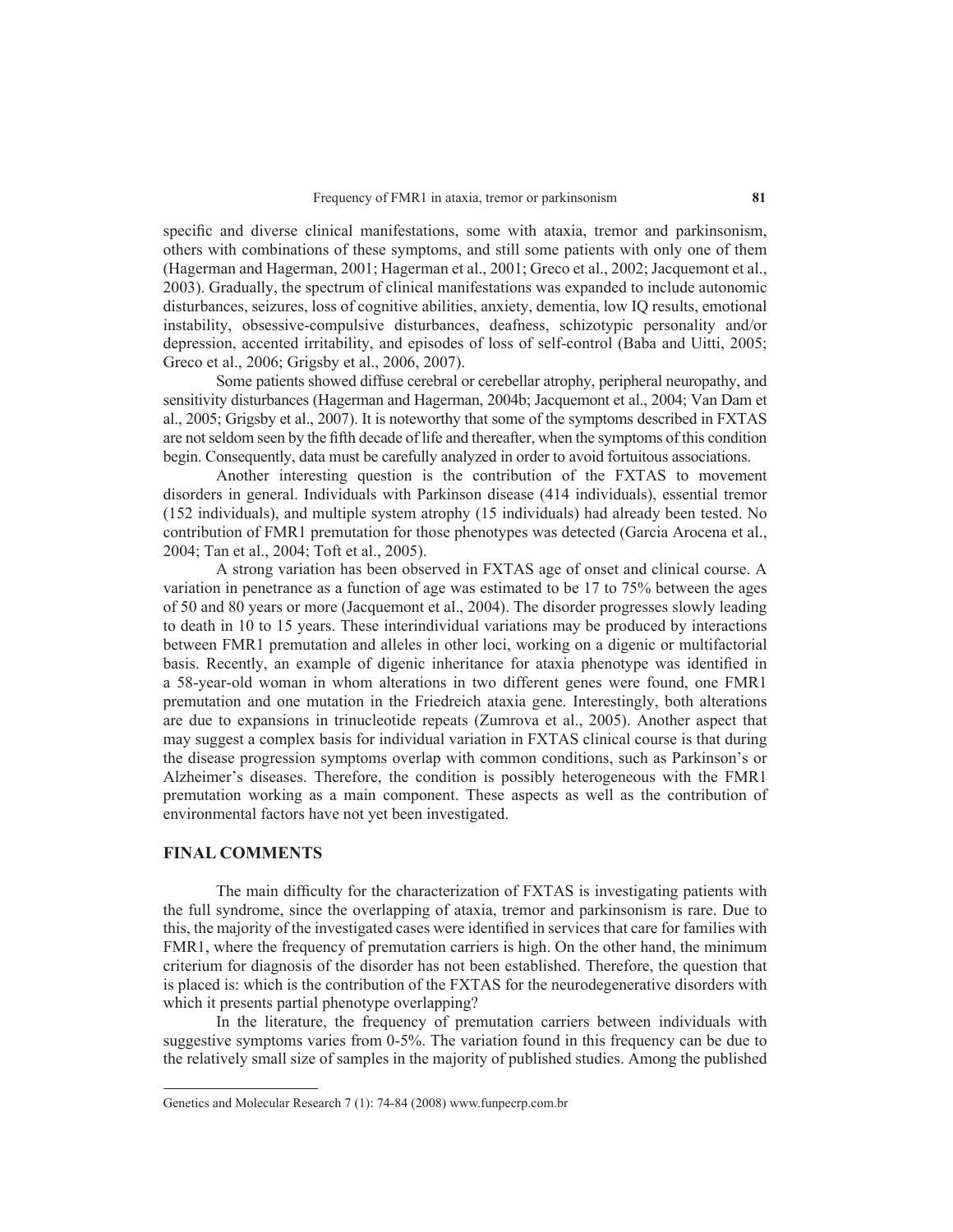studies, there are differences in the criteria for inclusion of the patients in the sample, in terms of phenotypes and number of disorders whose diagnoses had been previously excluded on the basis of molecular screens. Moreover, the samples show different genetic backgrounds which can explain in part the observed variation.

In a recent meta-analysis study (Jacquemont et al., 2006), the frequency of premutation carriers was compared with the size of expansion found in patients with diverse phenotypes. The premutations in the FMR1 gene were shown in 2% of male patients with ataxia and beginning of symptoms after the age of 50. This frequency was thirteen times higher than that observed in the general population. On the other hand, the highest allele frequencies were observed in patients not belonging to families with FMR1, suggesting that it can have a bias favoring the ascertainment of mild pictures when the individual is related to an FMR1 case. These analyses suggest that the contribution of FXTAS to the ataxia phenotype is less than initially proposed.

At this moment, it is important to develop corroborative studies with large samples, to answer this question.

# **Acknowledgments**

We are grateful to the people who agreed to take part in this study. Special thanks go to the patients of Hospital das Clínicas of Universidade Federal de Minas Gerais and Instituto Hermes Pardini. Research supported by grants from Instituto Hermes Pardini.

#### **ReferEncES**

- Baba Y and Uitti RJ (2005). Fragile X-associated tremor/ataxia syndrome and movements disorders. *Curr*. *Opin*. *Neurol*. 18: 393-398.
- Berry-Kravis E, Potanos K, Weinberg D, Zhou L, et al. (2005). Fragile X-associated tremor/ataxia syndrome in sisters related to X-inactivation. *Ann*. *Neurol*. 57: 144-147.
- Biancalana V, Toft M, Le Ber I, Tison F, et al. (2005). FMR1 premutations associated with fragile X-associated tremor/ ataxia syndrome in multiple system atrophy. *Arch*. *Neurol*. 62: 962-966.
- Brunberg JA, Jacquemont S, Hagerman RJ, Berry-Kravis EM, et al. (2002). Fragile X premutation carriers: characteristic MR imaging findings of adult male patients with progressive cerebellar and cognitive dysfunction. *AJNR Am*. *J*. *Neuroradiol*. 23: 1757-1766.
- Brussino A, Gellera C, Saluto A, Mariotti C, et al. (2005). FMR1 gene premutation is a frequent genetic cause of late-onset sporadic cerebellar ataxia. *Neurology* 64: 145-147.
- Capelli LP, Mingroni-Netto RC and Vianna-Morgante AM (2005). Structure and stability upon maternal transmission of common and intermediate FMR1 (Fragile X Mental Retardation 1) alleles in a sample of the Brazilian population. *Genet*. *Mol*. *Biol*. 28: 10-15.
- de Vries BB, van den Ouweland AM, Mohkamsing S, Duivenvoorden HJ, et al. (1997). Screening and diagnosis for the fragile X syndrome among the mentally retarded: an epidemiological and psychological survey. Collaborative fragile X study group. *Am*. *J*. *Hum*. *Genet*. 61: 660-667.
- de Vries BB, Mohkamsing S, van den Ouweland AM, Mol E, et al. (1999). Screening for the fragile X syndrome among the mentally retarded: a clinical study. The collaborative fragile X study group. *J*. *Med*. *Genet*. 36: 467-470.
- Dombrowski C, Levesque S, Morel ML, Rouillard P, et al. (2002). Premutation and intermediate-size FMR1 alleles in 10572 males from the general population: loss of an AGG interruption is a late event in the generation of fragile X syndrome alleles. *Hum*. *Mol*. *Genet*. 11: 371-378.
- Flannery AV, Hirst MC, Knight SJ, Ritchie RJ, et al. (1995). The fragile X syndrome. *Biochim*. *Biophys*. *Acta* 1271: 293-303.
- Fu YH, Kuhl DP, Pizzuti A, Pieretti M, et al. (1991). Variation of the CGG repeat at the fragile X site results in genetic instability: resolution of the Sherman paradox. *Cell* 67: 1047-1058.

Garcia Arocena D, Louis ED, Tassone F, Gilliam TC, et al. (2004). Screen for expanded FMR1 alleles in patients with essential tremor. *Mov*. *Disord*. 19: 930-933.

Genetics and Molecular Research 7 (1): 74-84 (2008) www.funpecrp.com.br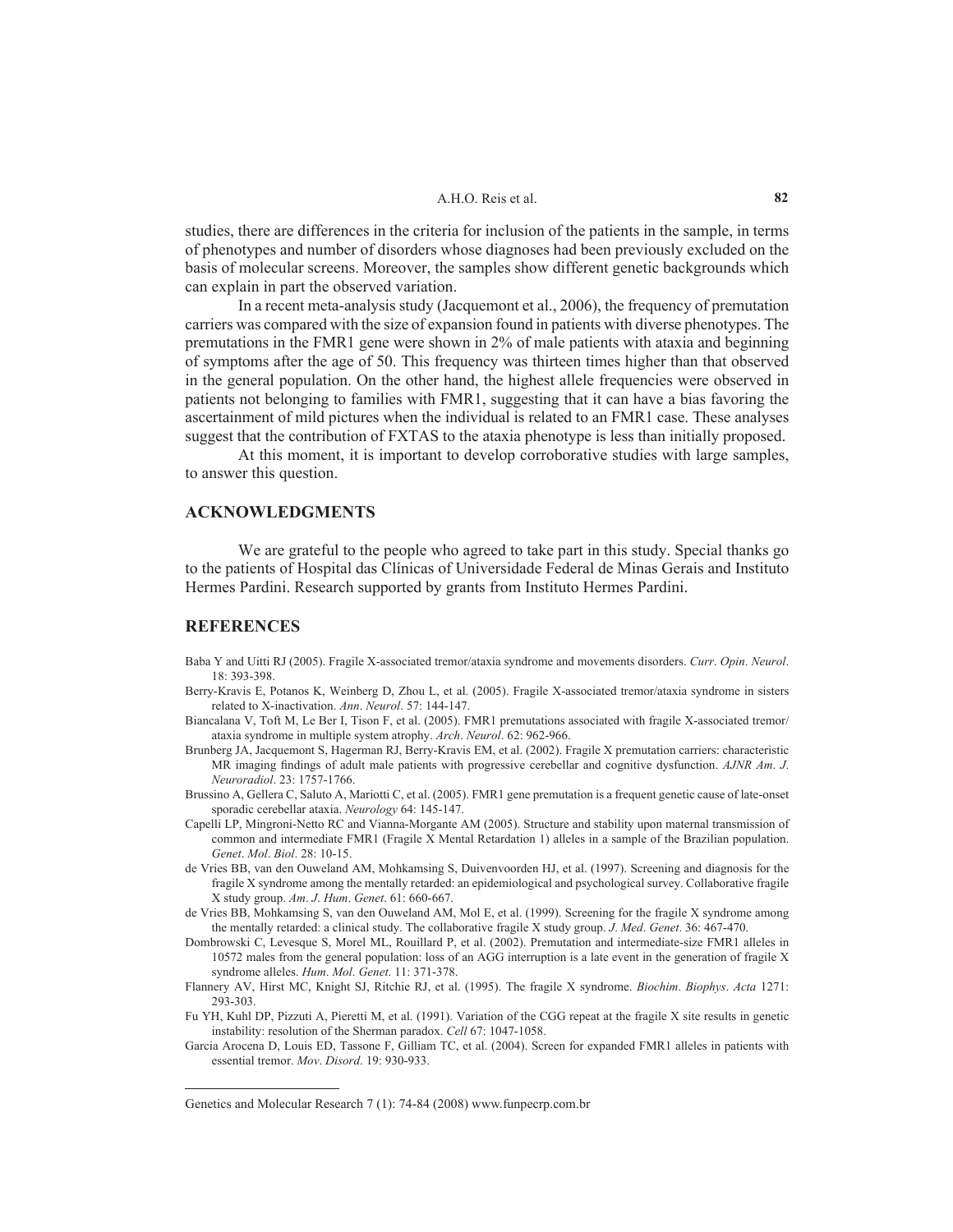- Greco CM, Hagerman RJ, Tassone F, Chudley AE, et al. (2002). Neuronal intranuclear inclusions in a new cerebellar tremor/ataxia syndrome among fragile X carriers. *Brain* 125: 1760-1771.
- Greco CM, Berman RF, Martin RM, Tassone F, et al. (2006). Neuropathology of fragile X-associated tremor/ataxia syndrome (FXTAS). *Brain* 129: 243-255.
- Grigsby J, Leehey MA, Jacquemont S, Brunberg JA, et al. (2006). Cognitive impairment in a 65-year-old male with the fragile X-associated tremor-ataxia syndrome (FXTAS). *Cogn*. *Behav*. *Neurol*. 19: 165-171.
- Grigsby J, Brega AG, Leehey MA, Goodrich GK, et al. (2007). Impairment of executive cognitive functioning in males with fragile X-associated tremor/ataxia syndrome. *Mov*. *Disord*. 22: 645-650.
- Haddad LA, Aguiar MJ, Costa SS, Mingroni-Netto RC, et al. (1999). Fully mutated and gray-zone FRAXA alleles in Brazilian mentally retarded boys. *Am*. *J*. *Med*. *Genet*. 84: 198-201.
- Hagerman RJ and Hagerman PJ (2001). Fragile X syndrome: a model of gene-brain-behaviour relationships. *Rev*. *Neurol*. 33 (Suppl 1): S51-S57.
- Hagerman PJ and Hagerman RJ (2004a). Fragile X-associated tremor/ataxia syndrome (FXTAS). *Ment*. *Retard*. *Dev*. *Disabil*. *Res*. *Rev*. 10: 25-30.
- Hagerman PJ and Hagerman RJ (2004b). The fragile-X premutation: a maturing perspective. *Am*. *J*. *Hum*. *Genet*. 74: 805-816.
- Hagerman RJ, Leehey M, Heinrichs W, Tassone F, et al. (2001). Intention tremor, parkinsonism, and generalized brain atrophy in male carriers of fragile X. *Neurology* 57: 127-130.
- Hagerman RJ, Leavitt BR, Farzin F, Jacquemont S, et al. (2004). Fragile-X-associated tremor/ataxia syndrome (FXTAS) in females with the FMR1 premutation. *Am*. *J*. *Hum*. *Genet*. 74: 1051-1056.
- Hall DA, Berry-Kravis E, Jacquemont S, Rice CD, et al. (2005). Initial diagnoses given to persons with the fragile X associated tremor/ataxia syndrome (FXTAS). *Neurology* 65: 299-301.

Jacquemont S, Hagerman RJ, Leehey M, Grigsby J, et al. (2003). Fragile X premutation tremor/ataxia syndrome: molecular, clinical, and neuroimaging correlates. *Am*. *J*. *Hum*. *Genet*. 72: 869-878.

Jacquemont S, Hagerman RJ, Leehey MA, Hall DA, et al. (2004). Penetrance of the fragile X-associated tremor/ataxia syndrome in a premutation carrier population. *JAMA* 291: 460-469.

Jacquemont S, Leehey MA, Hagerman RJ, Beckett LA, et al. (2006). Size bias of fragile X premutation alleles in late-onset movement disorders. *J*. *Med*. *Genet*. 43: 804-809.

- Jin P and Warren ST (2003). New insights into fragile X syndrome: from molecules to neurobehaviors. *Trends Biochem*. *Sci*. 28: 152-158.
- Jin P, Zarnescu DC, Zhang F, Pearson CE, et al. (2003). RNA-mediated neurodegeneration caused by the fragile X premutation rCGG repeats in *Drosophila*. *Neuron* 39: 739-747.
- Kamm C and Gasser T (2005). The variable phenotype of FXTAS: a common cause of "idiopathic" disorders. *Neurology* 65: 190-191.
- Leehey MA, Munhoz RP, Lang AE, Brunberg JA, et al. (2003). The fragile X premutation presenting as essential tremor. *Arch*. *Neurol*. 60: 117-121.
- Macpherson J, Waghorn A, Hammans S and Jacobs P (2003). Observation of an excess of fragile-X premutations in a population of males referred with spinocerebellar ataxia. *Hum*. *Genet*. 112: 619-620.

Mandel JL and Biancalana V (2004). Fragile X mental retardation syndrome: from pathogenesis to diagnostic issues. *Growth Horm*. *IGF Res*. 14 (Suppl A): S158-S165.

- Martin RH, Lin CC, Mathies BJ and Lowry RB (1980). X-linked mental retardation with macro-orchidism and marker-X chromosomes. *Am*. *J*. *Med*. *Genet*. 7: 433-441.
- Oostra BA and Willemsen R (2003). A fragile balance: FMR1 expression levels. *Hum*. *Mol*. *Genet*. 12 (Spec No. 2): R249-R257.
- Richards BW, Sylvester PE and Brooker C (1981). Fragile X-linked mental retardation: the Martin-Bell syndrome. *J*. *Ment*. *Defic*. *Res*. 25: 253-256.
- Rogers C, Partington MW and Turner GM (2003). Tremor, ataxia and dementia in older men may indicate a carrier of the fragile X syndrome. *Clin*. *Genet*. 64: 54-56.
- Rousseau F, Rouillard P, Morel ML, Khandjian EW, et al. (1995). Prevalence of carriers of premutation-size alleles of the FMRI gene - and implications for the population genetics of the fragile X syndrome. *Am*. *J*. *Hum*. *Genet*. 57: 1006-1018.
- Sambrook J and Russell DW (2001). Rapid isolation of mammalian DNA. In: Molecular cloning: a laboratory manual. 3rd edn. Cold Spring Harbor Laboratory, New York.
- Seixas AI, Maurer MH, Lin M, Callahan C, et al. (2005). FXTAS, SCA10, and SCA17 in American patients with movement disorders. *Am*. *J*. *Med*. *Genet*. *A* 136: 87-89.

Tan EK, Zhao Y, Puong KY, Law HY, et al. (2004). Fragile X premutation alleles in SCA, ET, and parkinsonism in an Asian cohort. *Neurology* 63: 362-363.

Genetics and Molecular Research 7 (1): 74-84 (2008) www.funpecrp.com.br